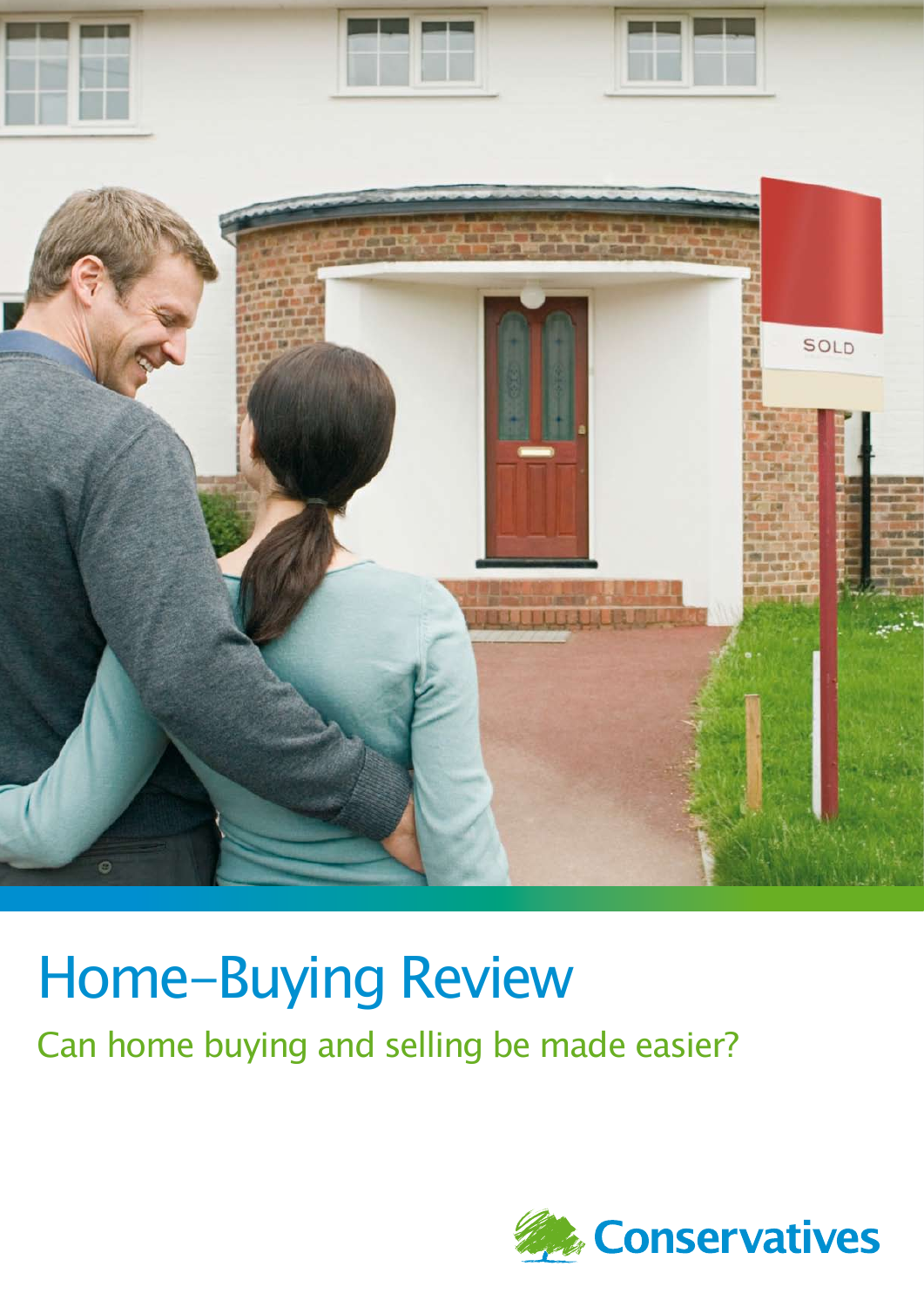### **Contents**

**Introduction** Who is conducting this review Background - what happens Looking to the future The review process and time

|                | Page           |
|----------------|----------------|
|                | $\overline{2}$ |
| W <sup>2</sup> | 3              |
| today?         | 4              |
|                | 6              |
| table          | 7              |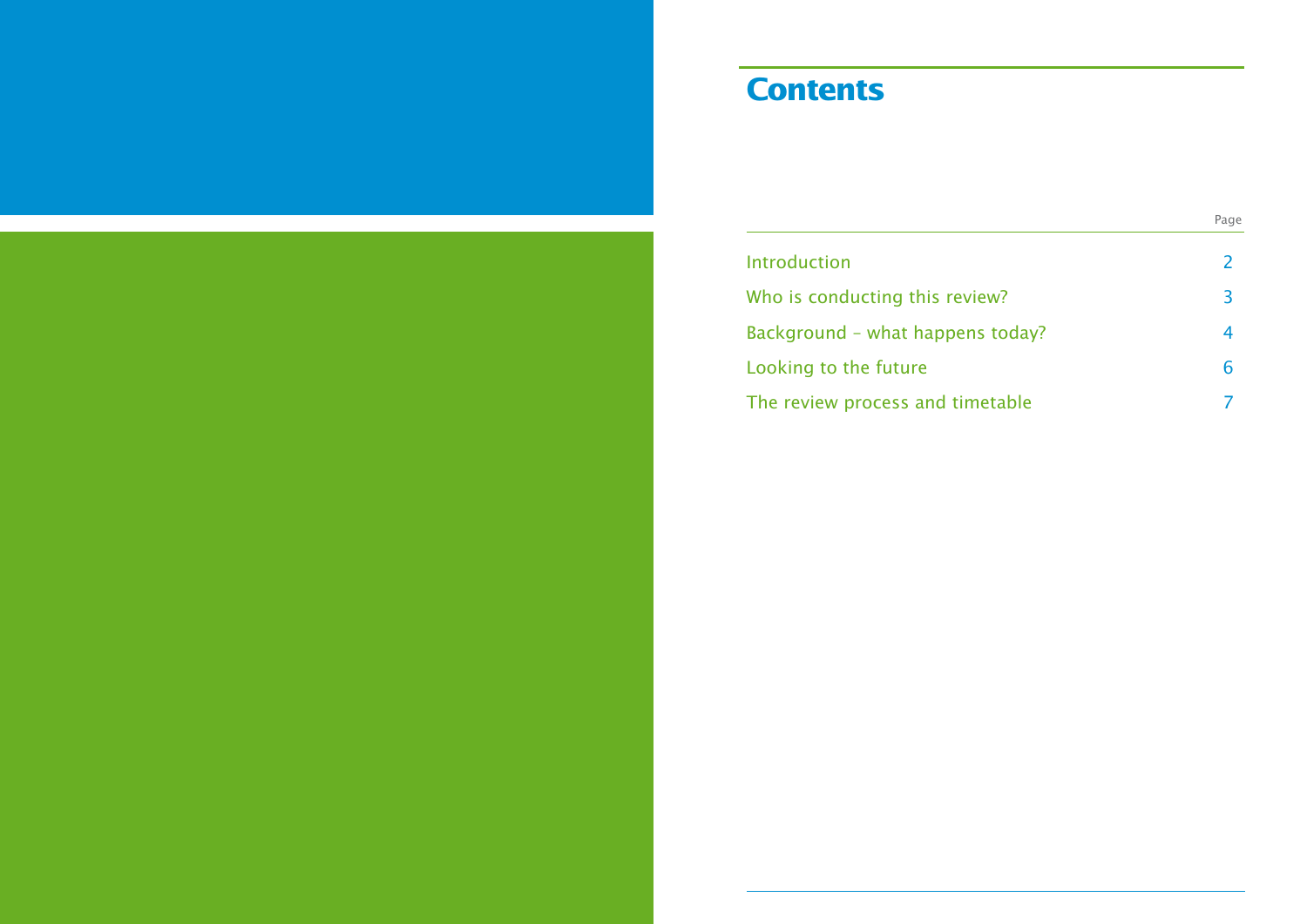### **Introduction**

Moving home is a hugely stressful and often very uncertain experience and I want to see whether we can make the process easier.

The Labour Government's typically bureaucratic answer to these problems has been to impose Home Information Packs (HIPs) against considerable opposition from the buying and selling public and the housing industry. Their worst fears have been realised; HIPs have introduced wasteful red tape and up-front costs to the seller with little or no appreciable advantage to the buyer.

The next Conservative Government will scrap the cumbersome HIP, whilst keeping the Energy Performance Certificates (EPCs), but we also want to improve the process of moving home. This "Home-Buying Review" will explore how this can be done.

I will lead the review which will be jointly conducted by Kirstie Allsopp, who will focus on the consumer perspective, and Owen Inskip, who will focus on the housing industry (estate agents, surveyors, solicitors and mortgage lenders).

Labour has failed hopelessly to speed up the home buying and selling process and may even have slowed it down. Our review will seek to find simpler, better solutions and, most importantly, we will listen carefully to experts, industry and the public.

Please play your part and tell us what you think.

Pront Shapps

**Grant Shapps MP Shadow Housing Minister**

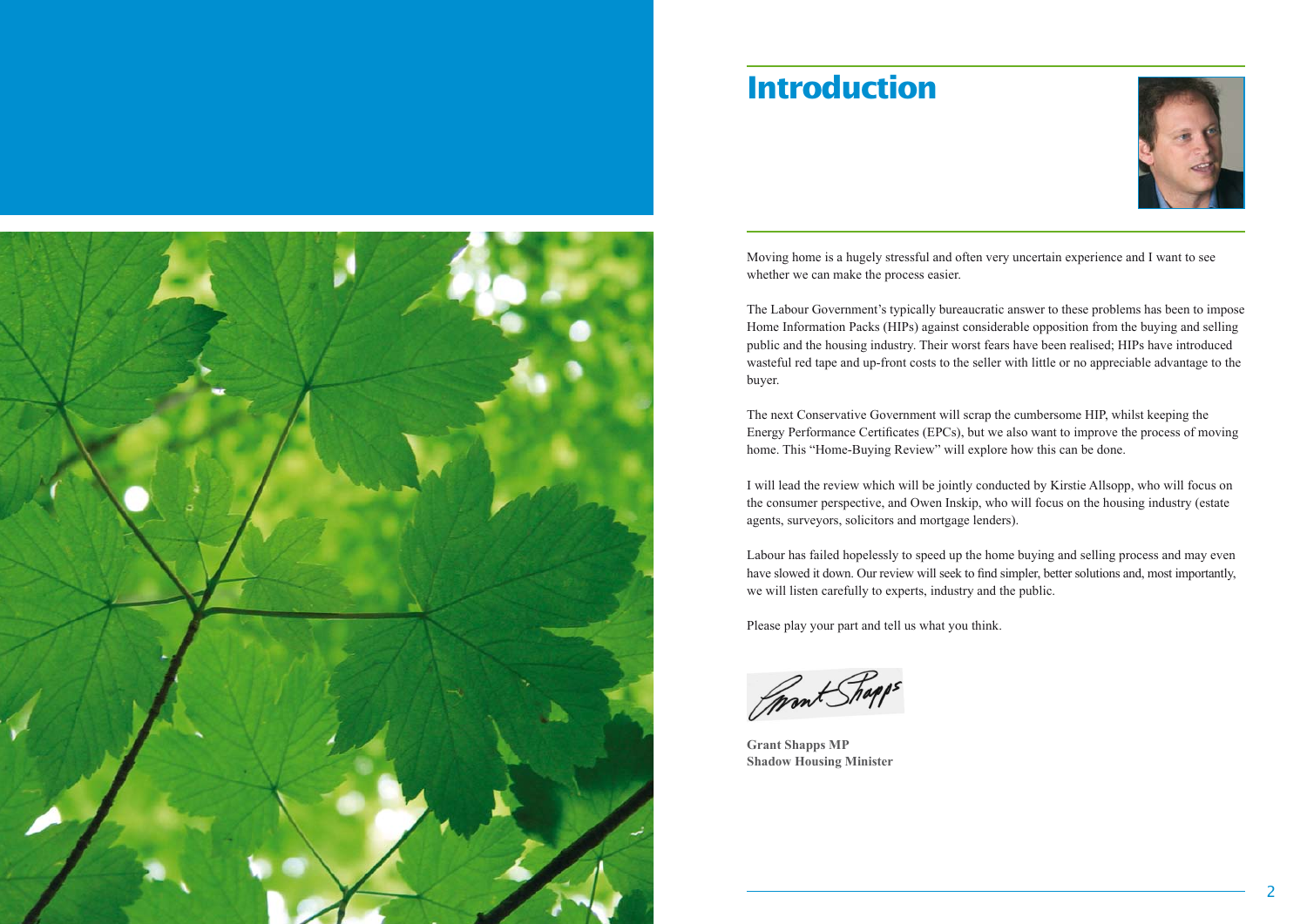## **Who is conducting this Review?**

### *Grant Shapps MP*

Grant was elected to Parliament for Welwyn Hatfield in May 2005 and became Shadow Housing Minister (attending Shadow Cabinet) in July 2007.

Having founded his own successful printing business, Grant has the kind of real-life experience that has proved invaluable for his work in Parliament.

Grant committed the Conservative Party to scrapping Home Information Packs (HIPs) at the Party Conference in October 2007 and has set up this Home-Buying Review to study whether the process of buying and selling a home can be made easier



### *Kirstie Allsop*

Kirstie is best known for presenting Channel 4's Location, Location, Location but has been a property search agent for over ten years, having previously worked for Country Living magazine. Week in, week out she travels all over the UK dealing with the fears, worries and frustrations of buyers and sellers and she sees the full extent of the resulting stress that they all too often suffer in the process.

Reducing this stress is a key objective of the Review and thus the huge advan tage of Kirstie's involvement.



### *Owen Inskip MRICS*

Owen brings 30 years of residential property experience to this "Home-Buying Review."

Owen has become a leading authority on the residential market and has sat on numerous committees over 15 years for Housing Ministers of both main parties and trade bodies such as the RICS. Throughout his career he has shown a persistent determination to challenge traditional methods, and this can only help in his wish to work with the industry to improve the home buying and selling process.



The language of many surveys (laced with caveats to protect the surveyor) is inevitably frightening to the uninformed buyer and yet if the market is strong and they hesitate at this stage the property may well be sold to someone else. Meanwhile the vendors, having accepted the offer, will need to instruct their solicitors to send out a contract to the buyer's solici tors. This should and could be done in a matter of a day or two but often takes weeks through lack of preparation. The average length of time from offer to exchange of contracts is in the region of eight to ten weeks during which time the uncertainty for the buyer and the sense of paralysis for the seller is deeply stressful. If the sale falls through, as happens in almost 30% of cases, the abortive costs for the buyer can be considerable (average for the UK is in the region of £680).

## **Background – What happens today?**

**Why is it that the buying and selling of a home is such a stressful experience? Before we can explore how to remove the stress we need to truly understand its causes.**

Firstly, it is important to recognise that emotion plays a significant part. A house is not simply an investment; it is also the family home with all the emotional attachment that comes with it. For most people the sum of money involved represents the largest single transaction in their lives, and therefore the process is largely unfamiliar.

The first stage of the process involves seeking advice from an estate agent and whilst many are excellent, some 30% of firms are not part of any professional body whatsoever and enjoy no regulatory framework, training or qualification of any kind. Unfortunately we hear little of the many good ones and much of the bad.

Many people have never bought or sold a home before and don't fully understand the process. If selling, do they seek guidance first from their solicitor, if they have one, and next from the estate agent, or visa versa, and which firm do they choose to use? If buying, do they speak to the mortgage lender before they start searching for a property or wait until they know what they are hoping to buy?

At what point do they make an offer and, indeed, how much do they offer? What exactly are they expected to do when the offer is accepted? They will almost certainly now need a formal mortgage offer in order to proceed further, but first a valuation is required and some form of survey.

All these decisions and the often conflicting advice from friends, all of whom suddenly become property experts, is deeply confusing. The process grows a mystique and its scale and emotional implications inevitably lead to stress. Death, divorce, pregnancy and moving jobs are the principal reasons for mov ing house. These events are already very stressful, so why do we continue with a system which exacer bates this stress still further?

**If we can make changes that will remove just some of this uncertainty, then this review will have been worthwhile.**

 $\boldsymbol{\Lambda}$ 

| Transactions<br>per Annum | Ave Length of time<br>of transaction | Number of sales<br>which fall through | % Number of sales<br>which fall through | Ave cost of failed<br>transaction | <b>Total Cost to Parties</b><br>involved in failed<br>transactions |
|---------------------------|--------------------------------------|---------------------------------------|-----------------------------------------|-----------------------------------|--------------------------------------------------------------------|
| 1.780.000                 | $8 - 10$ weeks                       | 498,400                               | 28%                                     | £680                              | £338,912,000                                                       |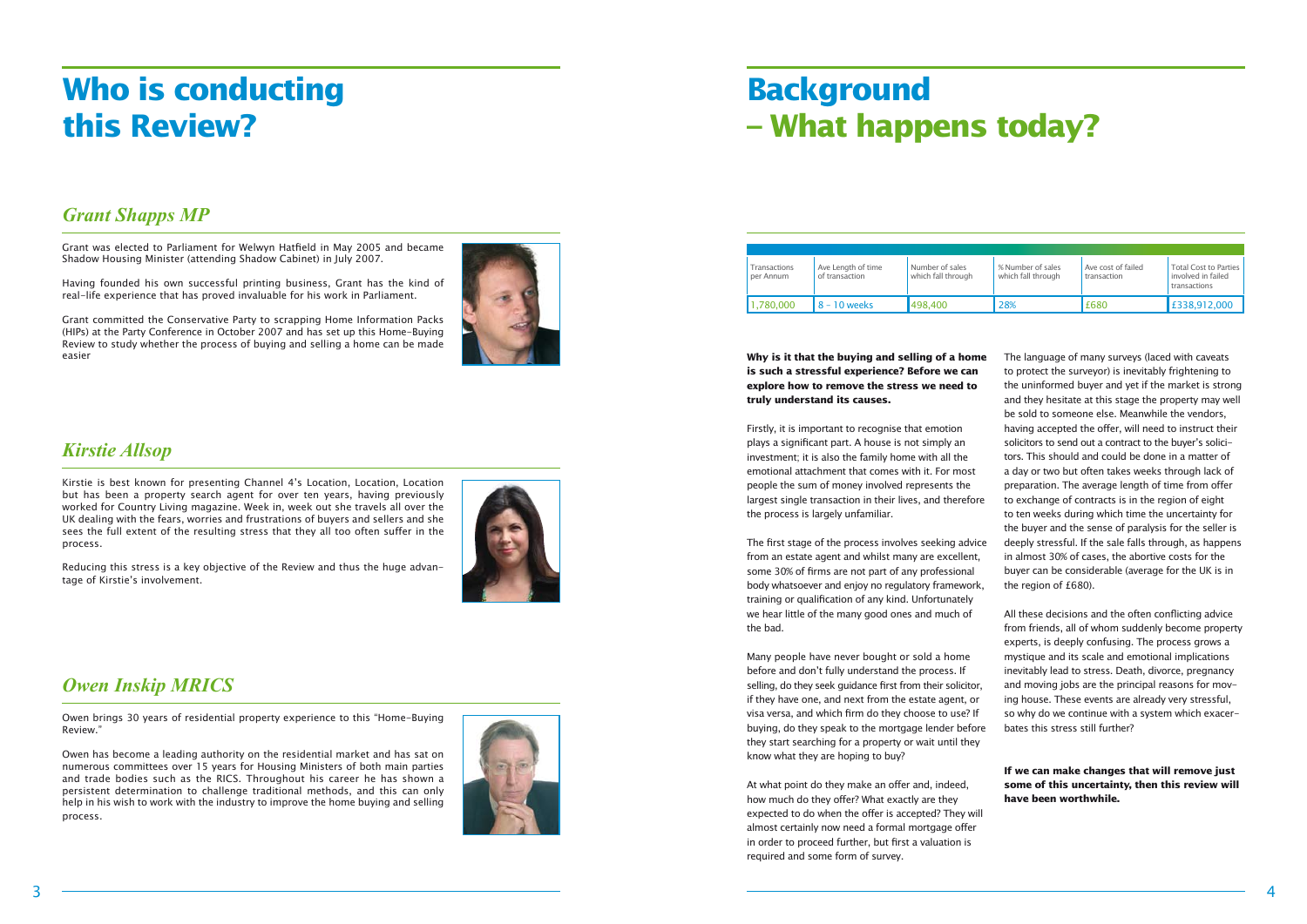



## **Looking to the future**

- **1. The professionalism and attitude of estate agents.**  *Is it desirable to require a greater degree of training, qualifications and/or regulation?*
- **2. The professionalism and attitude of solicitors.** *Whilst many solicitors are quick and efficient there are still far too many who are reluctant to pick up the telephone to the estate agents and prefer to communicate by post rather than e-mail. What can be done to improve the situation?*
- **3. Should the making and accepting of "an offer" be legally binding?**

*This would revolutionise the home buying process but has many implications - it would require the survey and valuation to be commissioned and paid for ahead of an offer being made but it would drastically reduce the number of abortive transactions.* 

#### **4. The process and language of surveys and valuations.**

*This process frequently causes long delays and all too often the language used causes unnecessary anxiety on the part of the buyer. What can be done to improve the speed and efficiency of surveys and valuations?*

### **5. The mortgage lending process.**

*This is particularly in the spotlight at present and needs careful examination. Should buyers be looking for a house armed with an "in principal mortgage offer" subject only to identifying the right property in the right price bracket?*

#### **6. Home Information Packs (HIP)**

*Labour's attempt to improve the home buying process through HIPs has been an unmitigated failure but what lessons can we learn? If solicitors were required to confirm that they were a) instructed b) had the necessary documentation to hand and c) were ready to send out a contract at short notice, prior to placing a property on the market, would this not go a long way to solving the problems of delay?*

#### **7. Energy Performance Certificates (EPC)**

*These are currently integral within HIPs and we need to explore how to ensure their continuation whilst helping rather than hindering the home buying process. As a party we are committed to improving energy performance in the home and are also mindful of the EU's legal requirement for us to do so.*

#### **8. Gazumping and gazundering.**

*This is the undesirable practice where the vendor suddenly asks for more money at the last moment or the purchaser offers less.*

#### **9. Is the "buyer beware" system appropriate to home buying?**

*It must be accepted that any transaction of this type will always carry a degree of risk and we do not believe that it is the Government's job to remove risk but more to reduce worry. If, as under HIPs, the vendor produces a survey, its credibility will always be held in question by buyers who must remain responsible for their own due diligence.*

#### **10. E-conveyancing and the Land Registry.**

*Anything that can be done to speed up the E-conveyancing process within the Land Registry will advantageous and we shall see what can be done to bring the Government's target date of 2015 forward.*

#### **11. De-mystifying the process for both buyers and sellers.**

*In fact, despite everything written in this paper, the process should be very straight forward. It is the behaviour of sellers and buyers and the inadequacies of estate agents, solicitors, mortgage lenders, valuers and surveyors that make it complicated. If we can help improve the behaviour and professionalism of all parties, the mystique and worry should disappear.*

#### **12. Studying of home buying and selling elsewhere in the world.**

*This will form a crucial part of the review.*

So what are the areas which could benefit from close examination and where changes may reduce this period of uncertainty and/or in some way smooth the process for buyers and sellers alike?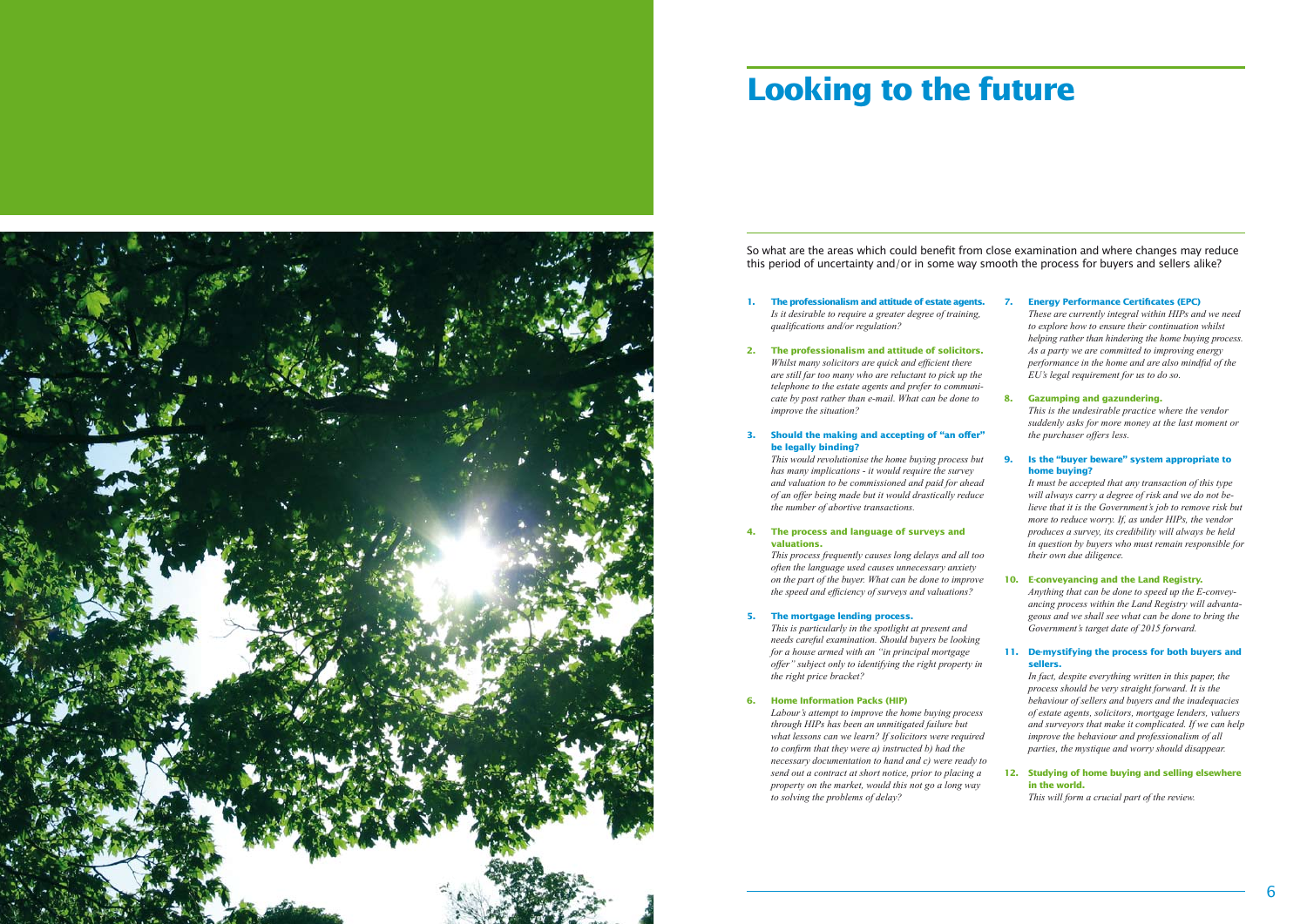## **The review process and timetable.**

It is planned to spend two to three months consulting as widely as possible with as many individuals, companies, trade bodies and professional associations as possible.

We will pro-actively approach a broad range of professional firms representing the house buying and selling industry and ask them to host seminars to gather their views.

We will launch a website to gather the views of any firms or bodies who wish to Contribute. This will also, most importantly, provide a conduit for contributions from the public so that they can play their vital part in the consultation process.

We will work closely with those involved in the Carsberg Review currently being undertaken on behalf of the Royal Institute of Chartered Surveyors (RICS), the National Association of Estate Agents (NAEA) and the Association of Residential Letting Agents (ARLA).

As part of this consultation process we will hold a seminar bringing together any or all of those who are participating in the review to gauge a reaction to our initial findings.

We would hope to report to the Conservative Party leadership at the end of the process with a series of recommendations.